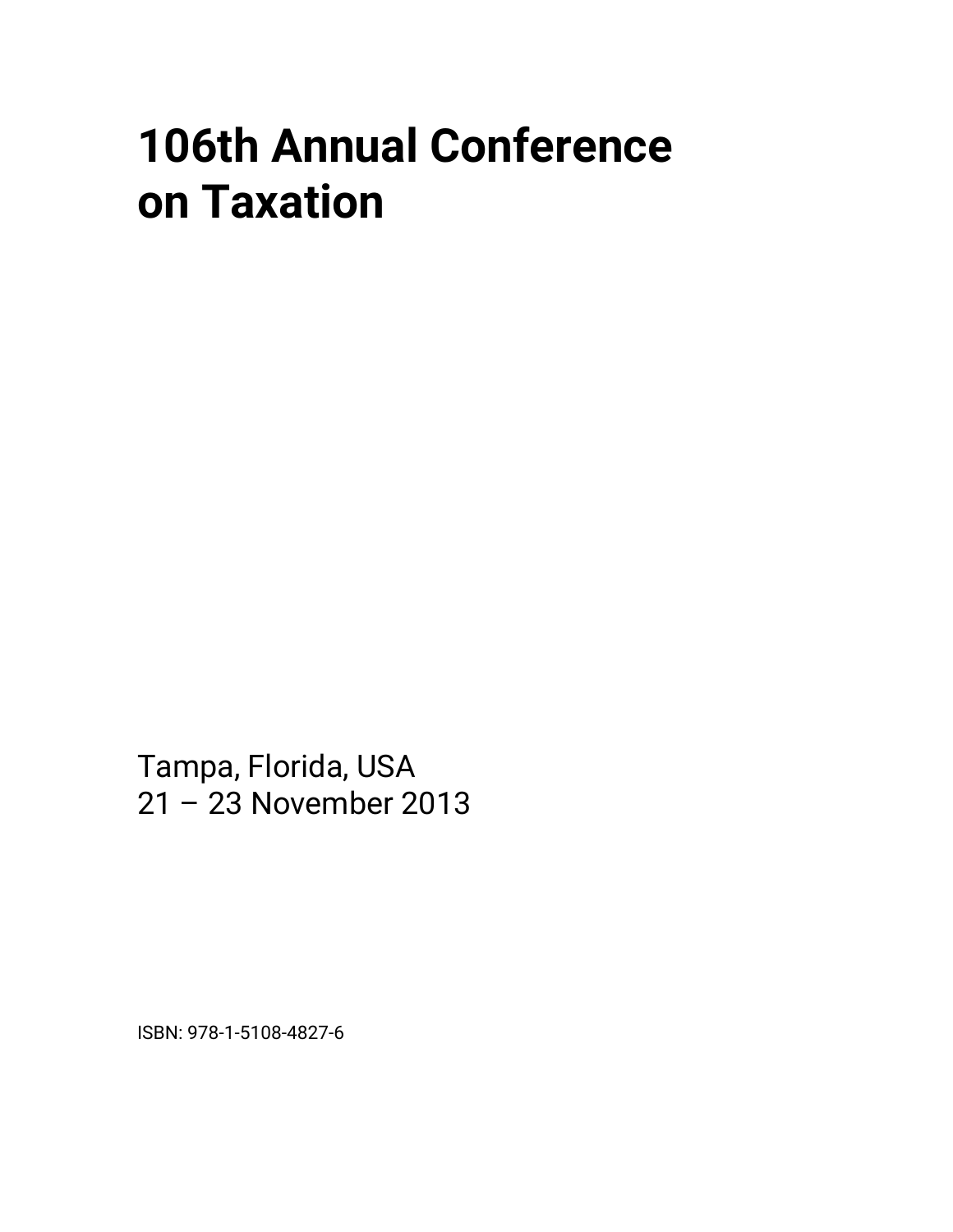**Printed from e-media with permission by:** 

Curran Associates, Inc. 57 Morehouse Lane Red Hook, NY 12571



**Some format issues inherent in the e-media version may also appear in this print version.** 

Copyright© (2013) by National Tax Association (NTA) All rights reserved. Material cannot be copied without permission.

Printed by Curran Associates, Inc. (2017)

For permission requests, please contact National Tax Association (NTA) at the address below.

National Tax Association (NTA) 529 14th Street NW, Suite 650 Washington DC 20045

Phone: (202) 737-3325 Fax: (202) 737-7308

nta@ntanet.org

## **Additional copies of this publication are available from:**

Curran Associates, Inc. 57 Morehouse Lane Red Hook, NY 12571 USA Phone: 845-758-0400 Fax: 845-758-2633 Email: curran@proceedings.com Web: www.proceedings.com